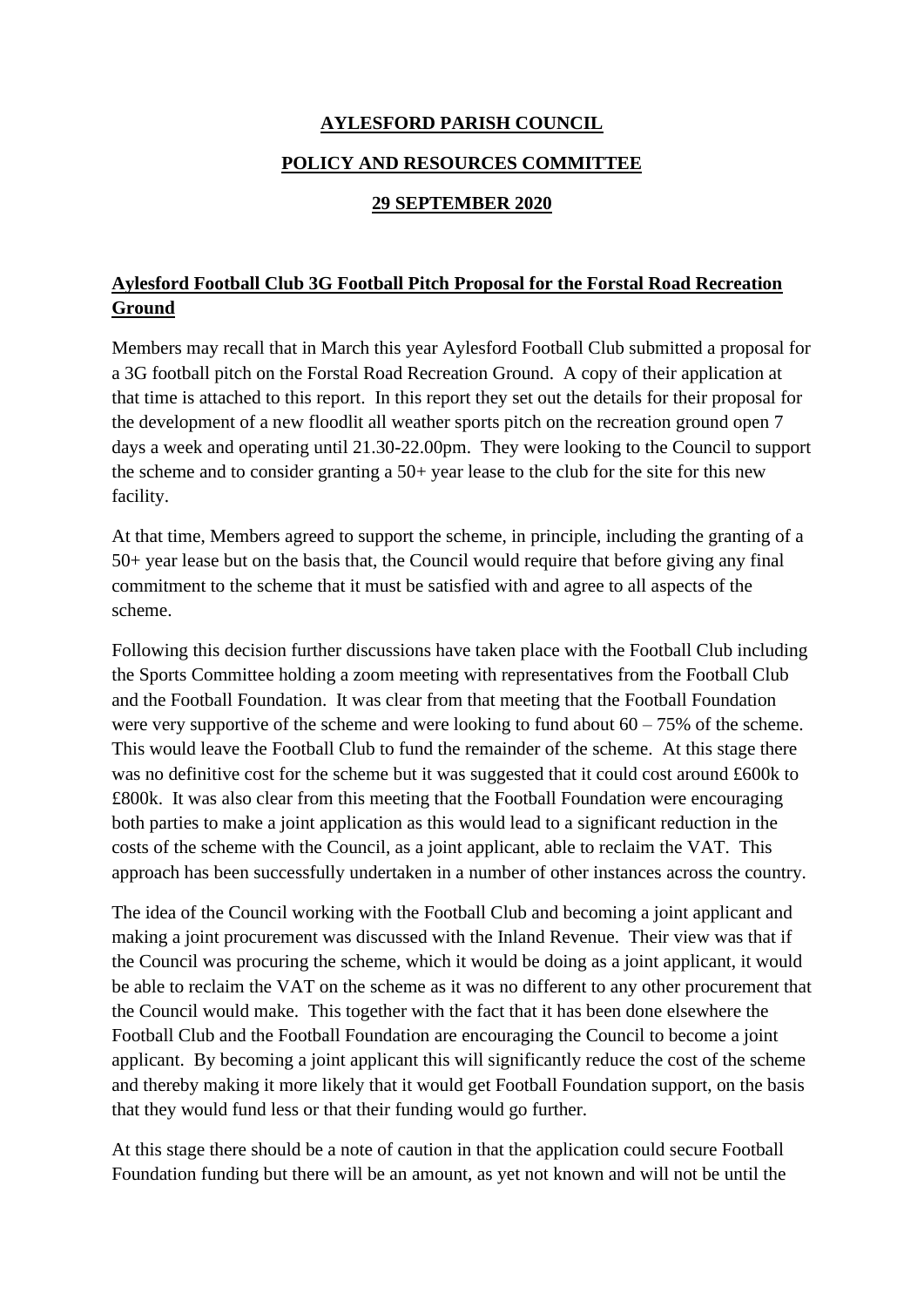final cost of the scheme is known and the level of Football Foundation grant is agreed, that the Football Club will need to fund. The Council might wish to make clear, at this point, that it will not help fund the scheme directly and reserves the right to withdraw at any time if it feels uncomfortable with the ability for the totality of the scheme to be funded.

The detail of the current proposal before Members is very similar to that submitted to in the initial application which is attached to this report. In terms of the size of the proposal a number of Members have come and seen its dimensions on the ground and this can be seen in the original application and on the attached plan. The effect of this scheme is the loss of under 17.5% of the total area of the recreation ground and in terms of football pitches the loss is one pitch which is replaced by the pitch in this facility. The scheme will ensure that it will still be possible to walk completely around the new facility and that access to Yoakley land and the public bridleway next to the Waitrose site is maintained.

The main change being proposed by the Football Club is that the Parish Council joins with them to make a joint application because of the benefits highlighted above. The Football Club have also asked that if the Council does not want to be a joint applicant that it still supports the scheme by granting a lease as originally proposed, which whilst not having the financial benefits already mentioned still gives the opportunity for this scheme to hopefully proceed. The lease would also set out the stipulations required by the Council and any potential rent.

The next step for the Council is for it to decide how it wishes to proceed and that can be done by responding to a number of questions the answers to which will determine its approach going forward.

Question 1 – Does the Council wish to support this scheme?

If the answer is No that will mean the end of this scheme.

If the answer is Yes then the approach will need to be determined and the subsequent questions answered.

Question 2 – Does the Council wish to be a joint applicant?

If the answer is No then the next step would be to proceed with a lease on the basis of the original application and what was previously agreed in principle.

If the answer is Yes then it would need to ask itself the next question

Question 3 – Would the Council wish to jointly operate the scheme with the Football Club?

If the answer is Yes then the Council would jointly operate the venture including the day to day running and general maintenance issues that arise. It would also have to jointly fund the running costs though also benefitting from any funds made through the operation of this venture.